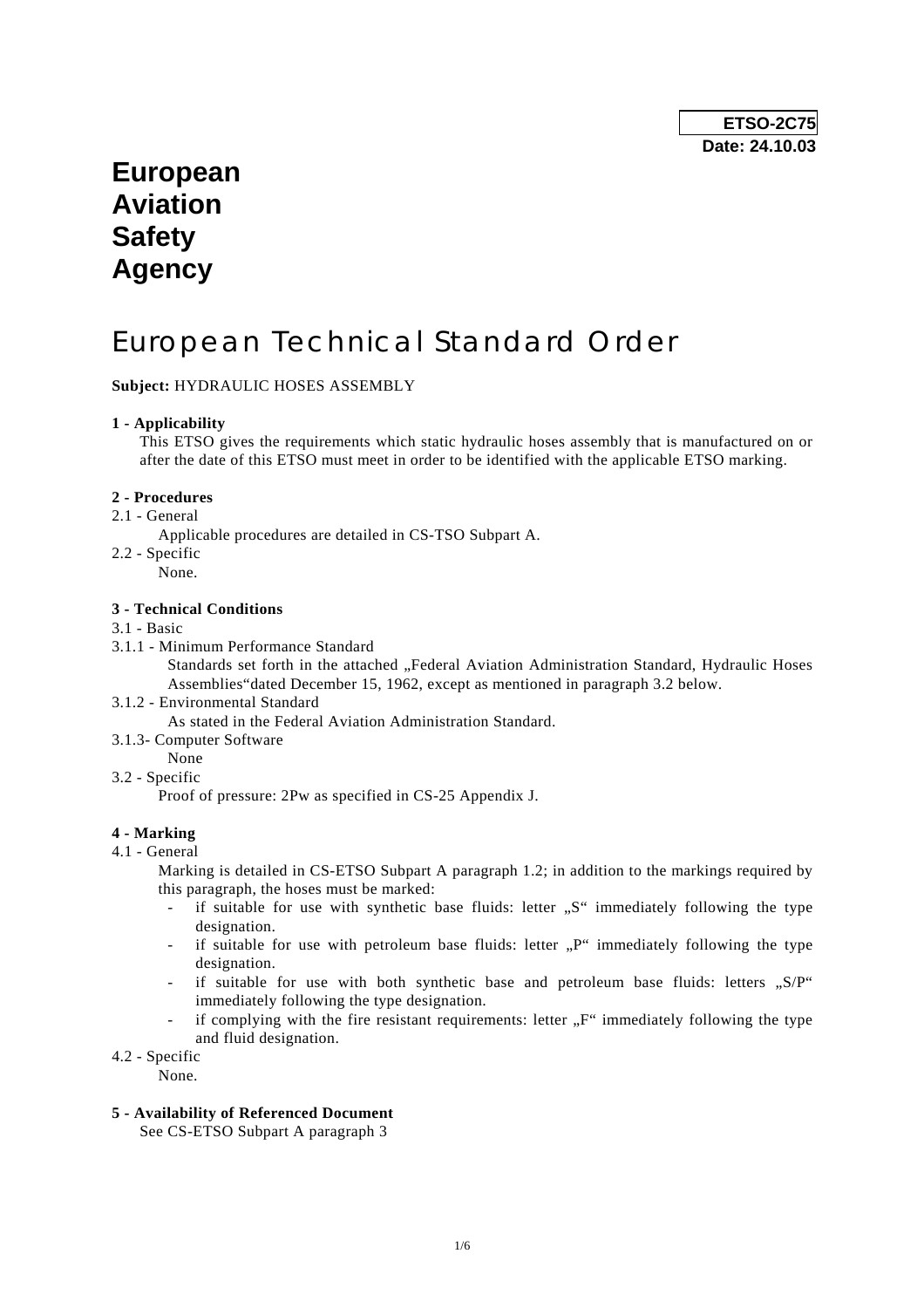## **Federal Aviation Agency Standard For Hydraulic Hose Assemblies**

 **1.0** *Purpose.* To specify minimum airworthiness requirements for hydraulic hose assemblies intended for use on civil transport category aircraft.

**2.0** *Scope.* This specification covers minimum airworthiness requirements for the following types of hydraulic hose assemblies:

| Type        | Pressure    | Temperature    |  |  |
|-------------|-------------|----------------|--|--|
| IА          | Medium $11$ | $160^\circ$ F. |  |  |
| ΙB          | High $2^2$  | $160^\circ$ F. |  |  |
| <b>IIA</b>  | Medium      | $275^\circ$ F. |  |  |
| <b>IIB</b>  | High        | $275^\circ$ F. |  |  |
| <b>IIIA</b> | Medium      | $400^\circ$ F. |  |  |
| <b>IIIR</b> | High        | $400^\circ$ F. |  |  |

#### **3.0** *General Requirements.*

 3.1 *Materials.* Materials shall be uniform in quality and suitable for the purpose intended. The suitability of the materials shall be determined on the basis of satisfactory service experience or substantiating qualification test.

 3.2 *Workmanship.* Workmanship shall be of the quality necessary to produce hose assemblies free from all defects which may adversely affect proper functioning in service.

3.3 *Qualification Tests, General.*

 3.3.1 *Performance.* There shall be no evidence of leakage, wicking, imperfections or damage of the hose or end fittings when the assembly is subjected to the tests specified herein.

 3.3.2 *Test Assemblies.* A sufficient number of each type and size hose assembly to be qualified shall be selected at random and satisfactorily tested to the applicable provisions specified herein.

 3.3.3 *Fluid Aging.* In all the tests involving fluid aged assemblies, the assemblies shall be filled with a suitable test fluid<sup>3</sup> and soaked for 7 days in an air oven at the applicable temperature specified in paragraph 2.0.

 3.3.4 *Air Aging.* In all the tests involving air aged assemblies, the assembly shall be aged for 7 days in air at the applicable temperature specified in paragraph 2.0.

 3.3.5 *Test Pressures.* Unless otherwise noted, all pressures specified herein are hydraulic pressures and shall not be less than the applicable pressure shown in paragraph 7.1.

 3.3.6 *Test Temperatures.* Unless otherwise specified, the fluid and ambient temperatures shall be room temperatures.

 3.3.7 *End Fitting Design.* If an end fitting incorporates a minor variation from the design of a similar fitting in a previously qualified hose assembly of the same type, then the hose assembly need not be retested . It is the responsibility of the manufacturer to determine that such a variation will not adversely affect the airworthiness of the hose assembly.

 3.3.8 *Corrosion.* The design and manufacture of the hose assemblies shall be such that corrosive tendencies in any component part shall be effectively minimized.

#### **4.0** *Test Requirements, Type IA, IIA, IB, and IIB Hose Assemblies.*

 4.1 *Proof Pressure.* Hose assemblies shall be subjected, for at least 30 seconds, to a proof pressure test of at least 1.5 times the applicable pressure shown in paragraph 7.1.

 4.2 *Bending and Vacuum.* A hose assembly shall be fluid aged in accordance with paragraph 3.3.3. It shall then be proof pressure tested in accordance with paragraph 4.1. The unfilled assembly shall then be bent over a form so that the radius and length shall conforrn to Table I except that, for –16 and larger size hoses, the length shall be 30 inches. The hose shall not flatten or deform at any section to an amount greater than 10 percent of the outside diameter of the hose. While still bent in this radius, a vacuum of 28 inches of mercury shall be applied and held for 5 minutes during which time the hose shall be checked for additional flattening. Application of the 28-inch Hg vacuum shall not result in more than a 20 percent reduction in OD at any section for all sizes up to and including -24 and a 35 percent reduction for size -32. After the vacuum is released, and the hose is dissected longitudinally, there shall be no evidence of ply separation, blistering, collapse, or other damage.

 4.3 *Hydraulic Leakage.* An unaged hose assembly, not less than 12 inches in length, shall be subjected to 70 percent of the hydraulic burst pressure specified in paragraph 4.4 for 5 minutes. The pressure shall then be reduced to zero, after which it shall be raised to 70 percent of the specified burst pressure for another 5-minute period. The outer surface of the hose assembly shall be carefully checked after this period for conformance with paragraph 3.3.1. After completion of the hydraulic leakage test, the hose assembly shall be subjected to the Room Temperature Burst Pressure test specified in paragraph 4.4.

4.4 *Room Temperature Burst Pressure.* unaged hose assembly of the applicable length specified in Table I shall be subjected to a burst pressure of 4.0 times the applicable pressure shown in paragraph 7.1. The rate of pressure rise shall be

 $1$  The term ,, medium " is used herein to mean anominal

operating pressure of 1,500 p.s.i. or less.<br><sup>2</sup> The term "high" pressure means a nominal operating pressure greater than 1,500 p-s.i. and up to and including 3,000 p.s.i.

<sup>3</sup> A suitable test fluid is one which is representative of that to be used with the applicable hose assembly in civil transport category aircraft operation.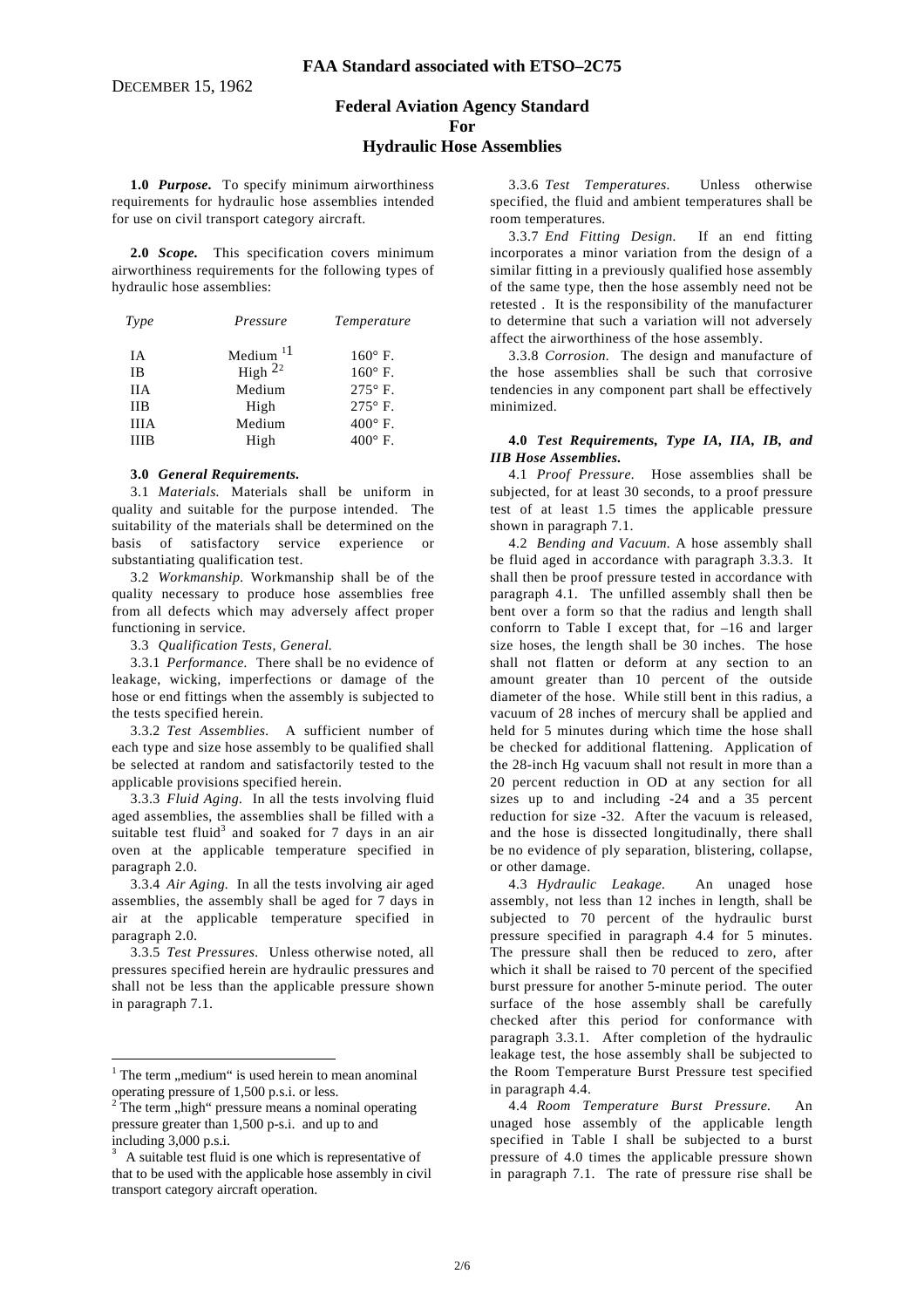$20,000\pm5,000$  p.s.i. per minute until the burst pressure is obtained.

 4.5 *Hydraulic Impulses.* A fluid aged, air aged, and unaged hose assembly of lengths not less than those applicable lengths specified in Table I shall be proof pressure tested in accordance with paragraph 4.1 and then be connected to a manifold installed in an impulse test machine. The temperature of the test fluid shall be measured at the test manifold and shall be maintained at  $120^{\circ} \pm 10^{\circ}$  F. Hose assemblies of the -3 through -12 sizes shall be installed with the applicable bend radius shown in Table I and both ends shall be connected to a rigid support. Size -16 through -32 hose assemblies shall be installed straight with one end left free. Electronic measuring devices shall be used to measure the impulse pressures in the inlet manifold. Impulse cycling in accordance with Figure I shall be as follows:

| Type |             | Size                  | No of Cycles |  |  |
|------|-------------|-----------------------|--------------|--|--|
|      | IA and IIA  | $-3$ through $-16$    | 100,000      |  |  |
|      | IA and IIA  | $-20$ through $-32$   | 50,000       |  |  |
|      | IB and IIB  | $-4$ through $-6$     | 100,000      |  |  |
|      | IB and IIB  | -8                    | 75,000       |  |  |
|      | IB and IIB  | $-10$                 | 50,000       |  |  |
|      | IB and IIB  | $-12$                 | 35,000       |  |  |
|      | IB and IIB  | $-16$                 | 45,000       |  |  |
|      | <b>IIIA</b> | all sizes             | 100,000      |  |  |
|      | <b>IIIB</b> | all sizes through -8  | 250,000      |  |  |
|      | ШB          | sizes $-10$ and $-12$ | 100,000      |  |  |
|      | ШB          | $-16$                 | 45,000       |  |  |
|      |             |                       |              |  |  |

The following assemblies need not be subjected to any peak pressure greater than the applicable operating pressure:

| Type                           | <i>Size</i>                |
|--------------------------------|----------------------------|
| IA and IIA<br>IB, IIB and IIIB | $-20$ through $-32$<br>-16 |
| HH Δ                           | $-20$ and $-24$            |

 4.6 *Cold Temperature Flexing.* A fluid aged and an air aged hose assembly (reference paragraphs 3.3.3 and 3.3.4 respectively) shall be filled with a suitable test fluid and placed, for a 72-hour period in a cold chamber which is controlled to -65° to -70° F. While at this temperature, the assemblies shall be bent through 180°, in opposite directions, to the applicable radius specified in Table I, within a 4 second period. After removal from the cold chamber, the assemblies shall be subjected to the applicable proof pressure test. Dash l6 and larger size assemblies may be tested at -40° F. in lieu of the above specified temperature.

#### **5.0** *Test Requirements, Type IIIA Hose Assemblies.*

 5.1 *Room Temperature Burst Pressure.* Same as paragraph 4.4.

5.2 *Bending and Vacuum.* 

 a. An unaged assembly shall be filled with test fluid and cold soaked at  $-65^\circ$  to  $-70^\circ$  F. for 24 hours and then bent to the applicable bend radius, through 180°, in opposite directions. Five complete cycles shall be conducted at the rate of approximately one cycle in 4 seconds. The assembly shall then be subjected to the applicable proof pressure test while still at  $-65^{\circ}$  to – 70°F.

 b. The assembly shall be emptied and heat soaked at  $400^{\circ} \pm 10^{\circ}$  F. for 4 hours while bent to the applicable bend radius and while being subjected to the following negative pressure:

28 inches of mercury for the -4 through -12 size.

18 inches of mercury for the -16 and -20 size.

14 inches of mercury for the -24 size.

The assembly shall then be cooled to room temperature while the negative pressure is maintained.

 c. After this test and after the hose is dissected longitudinally and inspected, there shall be no evidence of damage or breakdown.

 5.3 *Hydraulic Leakage.* A hose assembly of the applicable length specified in Table I shall be subjected to the hydraulic leakage test specified in paragraph 4.3 after it has been pressurized, while at room temperature, to 25 p.s.i. for at least 5 minutes.

 5.4 *High Temperature Burst Pressure.* An assembly, of the applicable length specified in Table I shall be filled with test fluid at 50 p.s.i. and heat soaked for l-hour wherein ambient and fluid temperatures are  $400^\circ \pm 10^\circ$  F. The pressure shall then be increased to the rated operating pressure and held for 5 minutes. The pressure shall then be raised to three times the applicable pressure shown in paragraph 7.1 at a rate of  $20,000\pm5,000$  p.s.i.. During this test, one end of the assembly shall be free.

 5.5 *Hydraulic Impulses.* Same as paragraph 4.5 except that the fluid and ambient temperatures shall be at  $400^{\circ} \pm 10^{\circ}$  F.

#### **6.0** *Test Requirements, Type IIIB Hose Assemblies.*

6.1 *Hydraulic Leakage.* Same as paragraph 5.3.

 6.2 *Hydraulic Impulse.* Same as paragraph 4.5 except that, in addition, the assembly shall be temperature cycled from room temperature to the specified ambient and fluid temperature, and back to room temperature, for at least 2 cycles. This test shall be programmed so that at least 80 percent of the impulses shall be at 400° F. ambient and fluid temperatures.

6.3 *Thermal Shocks.* 

 a. The test assembly shall be air aged in accordance with paragraph 3.3.4 and after aging shall be subjected to the applicable proof pressure for a minimum of 5 minutes.

 b. The test assemblies shall then be mounted, empty, in a controlled temperature test set-up (typical set-up shown in Figure II) and the ambient temperature reduced to  $-67^\circ \pm 2^\circ$  F. for a minimum of 2 hours. At the end of this period, while still at this temperature, high temperature test fluid at a temperature of 400° F. shall be suddenly introduced at a minimum pressure of 50 p.s.i. Immediately after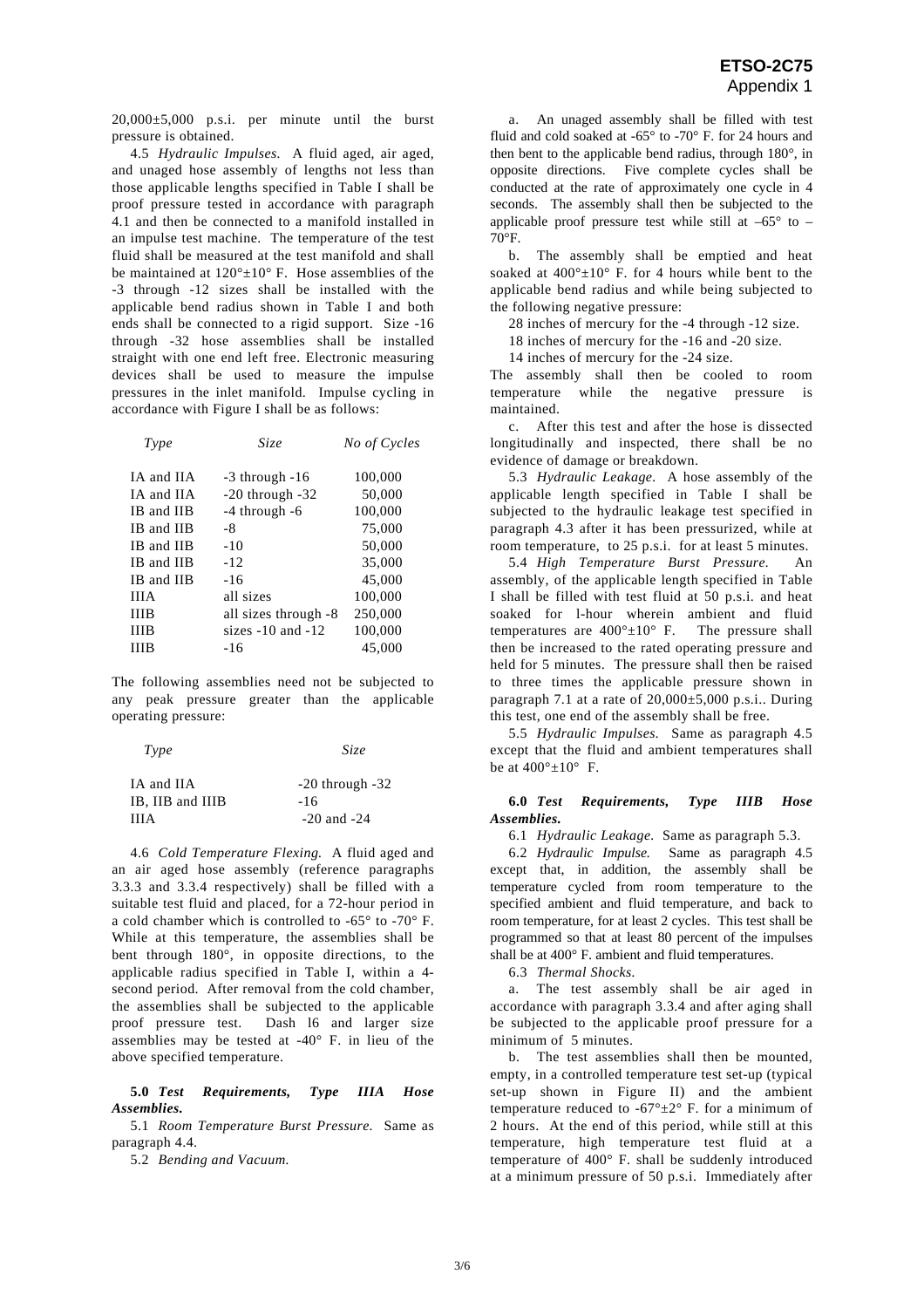the hot fluid has filled the assembly, the pressure shall be raised to the applicable proof pressure for a minimum of 5 minutes. Not more than 15 seconds shall elapse between the introduction of the high temperature fluid at 50 p.s.i. and the raising of the pressure to proof pressure.

 c. The assembly shall then be subjected to the High Temperature Burst Pressure test specified in paragraph 5.4.

 6.4 *Flexing.* The assembly shall be mounted in the flex set-up as illustrated in Figure III, shall be filled with test fluid and subjected to the following test sequence. The temperatures indicated are both fluid and ambient. Flexing shall occur at a rate of  $70\pm10$  cycles per minute during portions c. d. and e.

 a. The test assemblies shall be soaked, with no pressure or flexing at a temperature of  $-67^{\circ} \pm 2^{\circ}$  F. for a minimum of one hour.

 b. With no flexing, the test assemblies shall be pressurized to the proof pressure with the temperature still at -67° F. for a minimum of 5 minutes (first cycle only).

 c. Flexing shall begin while the test assemblies are pressurized to the operating pressure with the temperature still at -67° F. for a minimum of 4,000 cycles.

 d. With the pressure reduced to zero p.s.i., flexing shall continue for 1,000 cycles at -67° F.

 e. Increase the temperature to 400° F. and flex for 1,000 cycles with the pressure at zero p.s.i. The pressure shall then be increased to the operating pressure with the temperature held at 400° F. Flexing shall continue until an accumulated total of 80,000 cycles is reached.

 f. Steps a. c. d. and e. shall be repeated for a total of 5 test sequences, i.e., 400,000 flexing cycles.

 g. After completion of step f. and with no flexing, the test assemblies shall be pressurized to the proof pressure with the temperature still at 400° F. for a minimum of 5 minutes (last cycle only).

**7.0** *Fire-Resistant Hose Assemblies.* Fireresistant hose assemblies which are intended to be used in locations within fire zones shall comply with the applicable requirements specified herein and in addition shall also comply with the fire test described in FAA report entitled, "Standard Fire Test Apparatus and Procedure" revised March 1961. The use of a protective sleeve over the hose and/or end fittings is permitted to facilitate compliance with the fire test requirements. Sleeve or protective covers shall be secured to the hose assembly so that fireresistant properties will be maintained.

#### 7.1 *Fire Test Parameters.*

|            |               | Maximum                 |                         |
|------------|---------------|-------------------------|-------------------------|
| Type Hose  | Hoze          | <i><b>Operating</b></i> | <b>Flow Rate</b>        |
| Assembly   | Size          | Pressure                | <b>GPM</b>              |
| IA and IIA | $-3$          | 1,500                   | $7 \times (ID)^2$       |
|            | $-4$          | 1,500                   | $^{\prime}$             |
|            | $-5$          | 1,500                   | $^{\dagger}$            |
|            | $-6$          | 1,500                   | $^{\prime}$             |
|            | -8            | 1,500                   | $^{\dagger}$            |
|            | $-10$         | 1,500                   | "                       |
|            | $-12$         | 1,000                   | $^{\dagger}$            |
|            | $-16$         | 800                     | $^{\dagger}$            |
|            | $-20$         | 600                     | $3 \times (ID)^2$       |
|            | $-24$         | 500                     | $1 x (ID)$ <sup>2</sup> |
| IB and IIB | All           | 3,000                   | $1 x (ID)$ <sup>2</sup> |
| ШA         | $-3$ to $-10$ | 1,500                   | 1 x (ID) $^2$           |
|            | -12           | 1,000                   | $^{\dagger}$            |
|            | -16           | 1,250                   | "                       |
|            | $-20$         | 1,000                   | "                       |
|            | -24           | 750                     | "                       |
| шв         | All           | 3,000                   | $^{\dagger}$            |
|            |               |                         |                         |

 7.2 *Criteria for Acceptability.* The hose assembly shall be considered acceptable if it successfully withstands the applicable fire test for a period of 5 minutes without evidence of leakage.

#### TEST LENGTH AND MINIMUM BEND RADIUS

| <b>SIZE</b><br><b>NUMBER</b> | <b>LENGTH OF TEST</b><br><b>ASSEMBLY INCHES</b> |            |                 |                      | <b>MINIMUM BEND</b><br>RADIUS AT INSIDE OF<br><b>BEND INCHES</b> |                   |                |                |
|------------------------------|-------------------------------------------------|------------|-----------------|----------------------|------------------------------------------------------------------|-------------------|----------------|----------------|
|                              |                                                 |            |                 |                      |                                                                  |                   |                |                |
|                              | Type Hose Assemblies                            |            |                 | Type Hose Assemblies |                                                                  |                   |                |                |
|                              | IΑ                                              | <b>IB</b>  |                 |                      | IA                                                               | <b>IB</b>         |                |                |
|                              | and                                             | and        | <b>IIIA</b>     | <b>IIIB</b>          | and                                                              | and               | <b>IIIA</b>    | <b>IIIB</b>    |
|                              | <b>IIA</b>                                      | <b>IIB</b> |                 |                      | <b>IIA</b>                                                       | <b>IIB</b>        |                |                |
|                              |                                                 |            |                 |                      |                                                                  |                   |                |                |
|                              |                                                 |            |                 |                      |                                                                  |                   |                |                |
| $-3$                         | 14                                              |            |                 |                      | 3                                                                |                   |                |                |
| $-4$                         | 14                                              | 16         | 14              | 16                   | 3                                                                | 3                 | $\overline{c}$ | 3              |
| -5                           | 16                                              | 18         | 16              |                      | 3?                                                               | 3?                | $\overline{2}$ |                |
| -6                           | 18                                              | 21         | 18              | 21                   | 4                                                                | 5                 | $\overline{4}$ | 5              |
| -8                           | 21                                              | 24         | 21              | 24                   | 4,                                                               | $5_{\frac{3}{4}}$ | 4 <sub>2</sub> | $5\frac{3}{4}$ |
| $-10$                        | $23\frac{1}{2}$                                 | 30         | $23\frac{1}{2}$ | 30                   | $5\frac{1}{2}$                                                   | $6\frac{1}{2}$    | $5\frac{1}{2}$ | $6\frac{1}{2}$ |
| $-12$                        | $27\frac{1}{2}$                                 | 33         | $27\frac{1}{2}$ | 33                   | $6\frac{1}{2}$                                                   | 73/4              | $6\frac{1}{2}$ | $7\frac{3}{4}$ |
| $-16$                        | 18                                              | 24         | 18              | 24                   | 7?                                                               | 9?                | 7?             | 9?             |
| $-20$                        | 18                                              |            | 18              |                      | 9                                                                |                   | 11             |                |
| $-24$                        | 18                                              |            | 18              |                      | 11                                                               |                   | 14             |                |
| $-32$                        | 18                                              |            |                 |                      | 131/4                                                            |                   |                |                |

#### TABLE I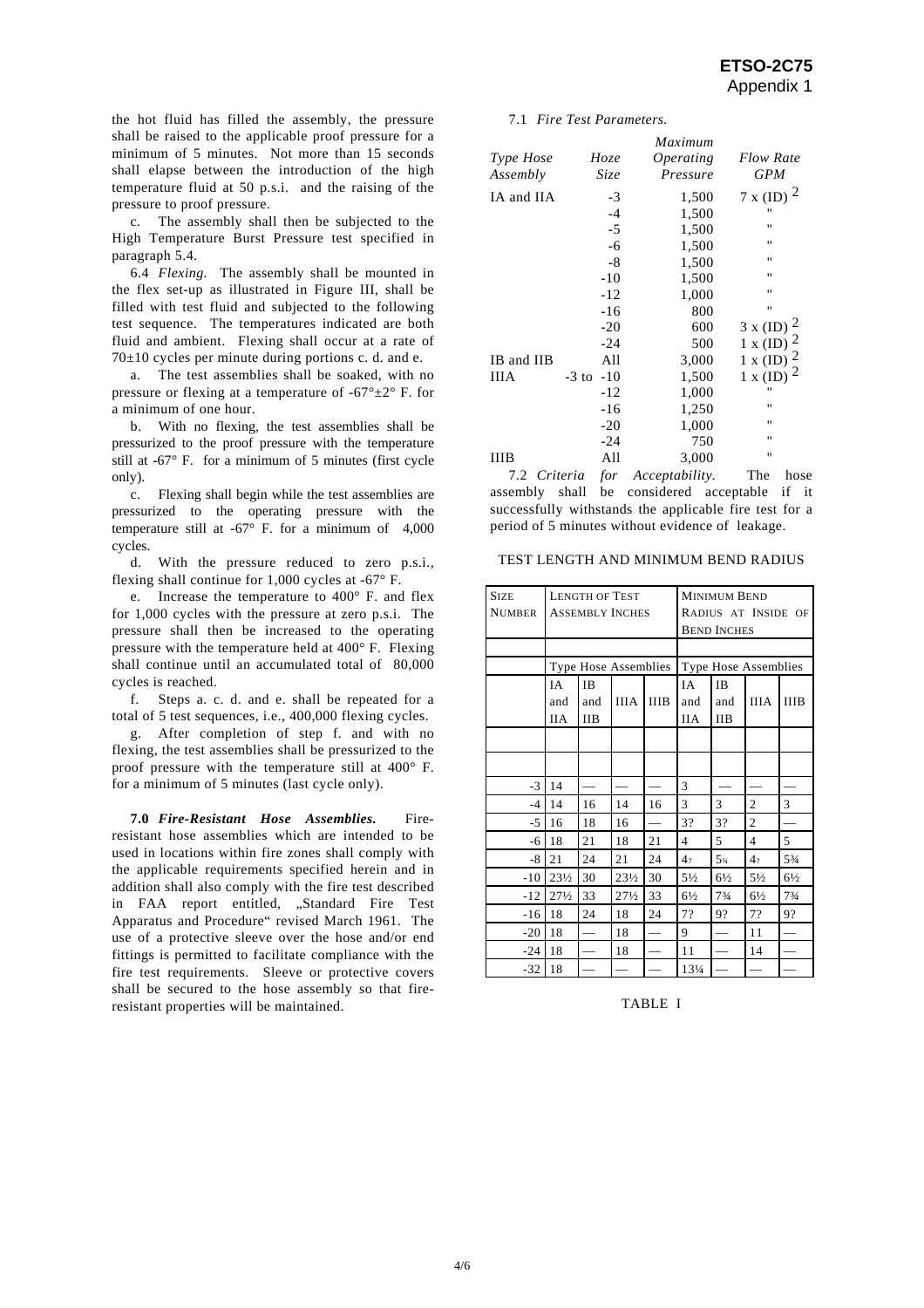#### ${\tt MAPULSE FRES SUREE COREE}$



The curve shown above is the approximate pressuretime cycle determined to be of proper severity for impulse testing of hose assemblies. The pressuretime curve shall be confined to the shaded area indicated.

NOTE : Cycling tolerance =  $35\pm5$  or  $70\pm10$  cycles per minute.

## FIGURE I